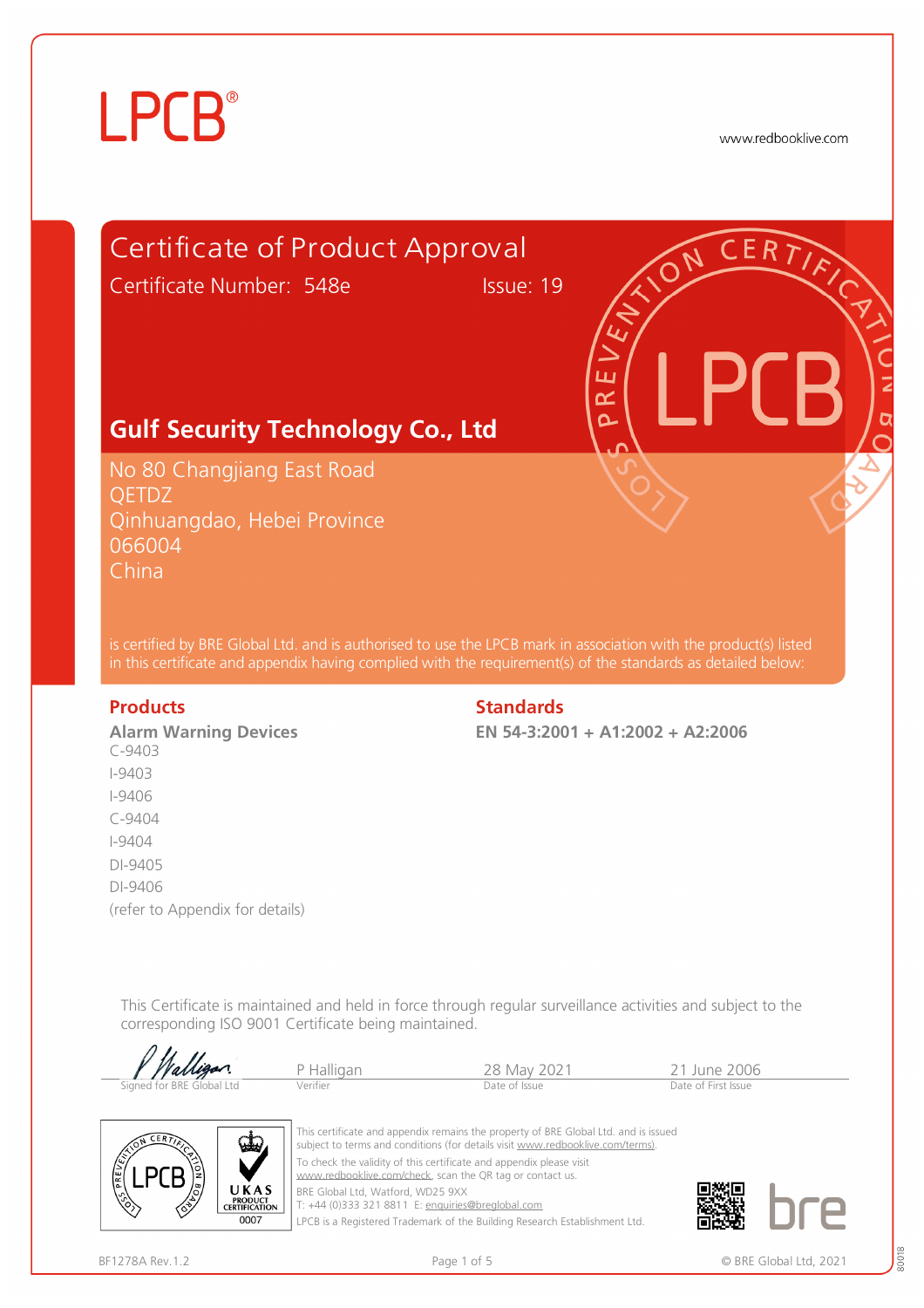0007

## **LPCB**®

## Appendix to Certificate No: 548e Issue: 19

### **Gulf Security Technology Co., Ltd**

| Certified<br>Product | Description                                                                                                                                       | <b>LPCB</b><br>Ref.No. |
|----------------------|---------------------------------------------------------------------------------------------------------------------------------------------------|------------------------|
| $C-9403$             | Conventional Type A Sounder Strobe (Shallow Base and C-94DB Deep Base)<br>Notes:                                                                  | 548e/01                |
|                      | 1. Meets the requirements of EN 54-3: 2001 at the following tones:                                                                                |                        |
|                      | Tone 01 2800Hz 0.34s off / 0.4s on<br>Tone 02 2400Hz - 2900Hz @3Hz                                                                                |                        |
|                      | 2. The strobe function is not in the scope of the approval.                                                                                       |                        |
| $1 - 9403$           | Intelligent Type A Sounder Strobe (Shallow Base and C-94DB Deep Base)                                                                             | 548e/02                |
|                      | Notes:<br>1. Meets the requirements of EN 54-3: 2001 at the following tones:<br>Tone 14 2400Hz-2900Hz @ 3Hz                                       |                        |
|                      | Tone 16 500Hz-1200Hz, 3.75s on / 0.25s off                                                                                                        |                        |
|                      | Pre Alarm 800Hz, 1s on / 1s off<br>2. Approved in both normal and power saving mode<br>3. The strobe function is not in the scope of the approval |                        |
|                      | 4. Approved with single address and dual address (pre-alarm and main alarm)                                                                       |                        |
| $1 - 9406$           | Analogue Addressable Indoor Sounder Beacon Base (I-9102, I-9103 Detectors and<br>DZ-03 Bases)<br>Notes:                                           | 548e/03                |
|                      | 1. Meets the requirements of EN 54-3: 2001 at the following tones:<br>Tone 14 2400Hz-2900Hz @ 3Hz                                                 |                        |
|                      | Tone 16 500Hz-1200Hz, 3.75s on / 0.25s off                                                                                                        |                        |
|                      | 2. The beacon function is not in the scope of this approval<br>3. Approved with P-9907 cover plate                                                |                        |
|                      | 4. Approved with I-9103 heat detector and I-9102 smoke detector                                                                                   |                        |
| $C-9404$             | Conventional Type A Sounder (Shallow Base, C-94DB Deep Base)<br>Note:                                                                             | 548e/04                |
|                      | 1. Meets the requirements of EN 54-3: 2001 at the following tones:<br>Tone 01 2800Hz 0.34s off / 0.4s on                                          |                        |
|                      | Tone 02 2400Hz - 2900Hz @3Hz                                                                                                                      |                        |

This Certificate is maintained and held in force through regular surveillance activities and subject to the corresponding ISO 9001 Certificate being maintained.

|                                                                    | P Halligan                                                                                                                       | 28 May 2021                                                                                                                                                           | 21 June 2006        |
|--------------------------------------------------------------------|----------------------------------------------------------------------------------------------------------------------------------|-----------------------------------------------------------------------------------------------------------------------------------------------------------------------|---------------------|
| Signed for BRE Global Ltd                                          | Verifier                                                                                                                         | Date of Issue                                                                                                                                                         | Date of First Issue |
| CERT<br>√ططت                                                       |                                                                                                                                  | This certificate and appendix remains the property of BRE Global Ltd. and is issued<br>subject to terms and conditions (for details visit www.redbooklive.com/terms). |                     |
|                                                                    | To check the validity of this certificate and appendix please visit<br>www.redbooklive.com/check, scan the QR tag or contact us. |                                                                                                                                                                       |                     |
| UKAS<br><b>PRODUCT</b><br>$\Diamond$<br>∕ॐ<br><b>CERTIFICATION</b> | BRE Global Ltd, Watford, WD25 9XX<br>T: +44 (0)333 321 8811 E: enquiries@breglobal.com                                           |                                                                                                                                                                       |                     |
| 0007                                                               |                                                                                                                                  |                                                                                                                                                                       |                     |

LPCB is a Registered Trademark of the Building Research Establishment Ltd.



80018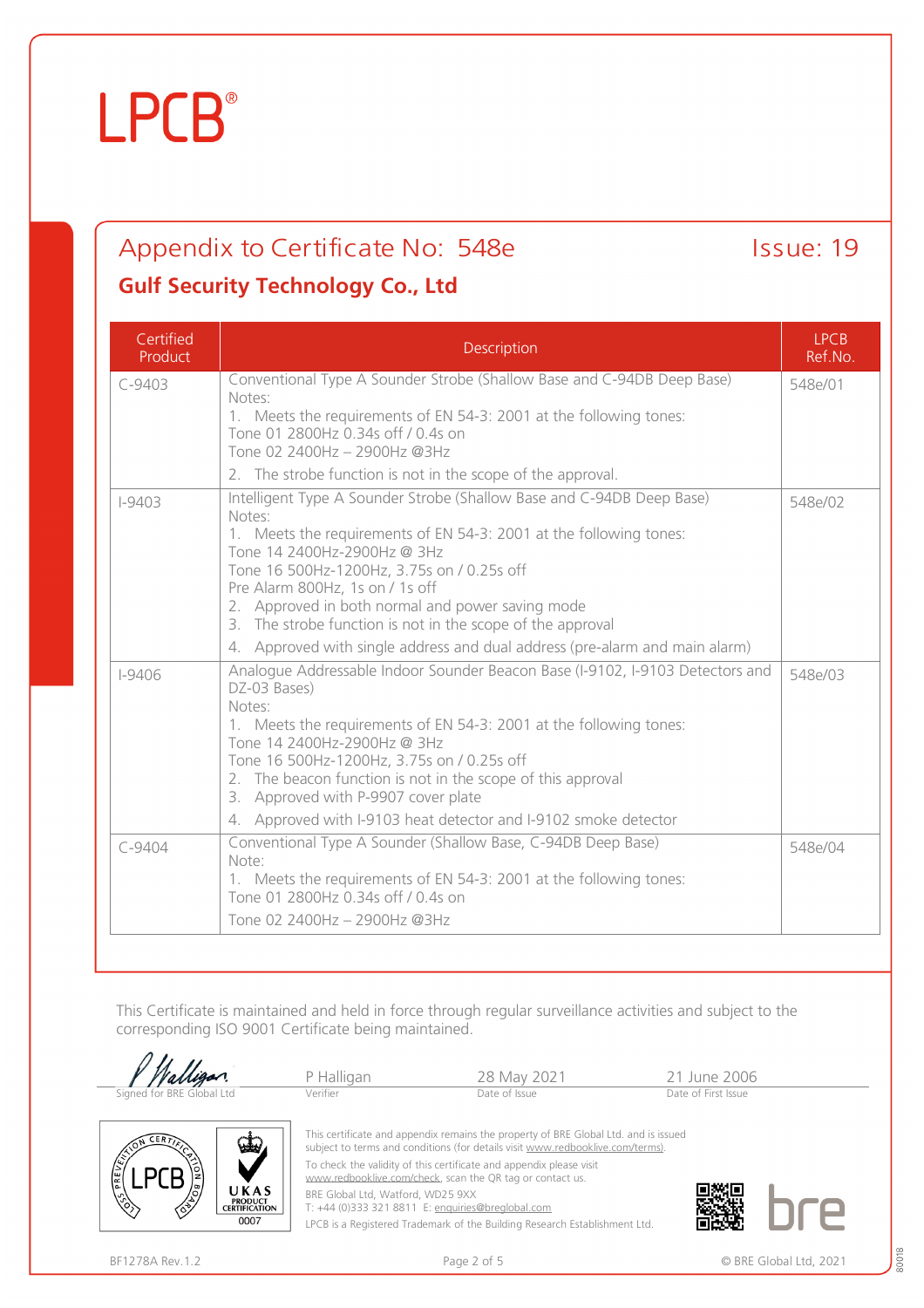$\langle$ 

0007

## **LPCB**®

## Appendix to Certificate No: 548e Issue: 19

### **Gulf Security Technology Co., Ltd**

| Certified<br>Product | Description                                                                                                                                                                                                                                                                                               | <b>LPCB</b><br>Ref.No. |
|----------------------|-----------------------------------------------------------------------------------------------------------------------------------------------------------------------------------------------------------------------------------------------------------------------------------------------------------|------------------------|
| $I-9404$             | Intelligent Type A Sounder (Shallow Base, C-94DB Deep Base)<br>Note:                                                                                                                                                                                                                                      | 548e/05                |
|                      | 1. Meets the requirements of EN 54-3: 2001 at the following tones:                                                                                                                                                                                                                                        |                        |
|                      | Tone 14 2400Hz-2900Hz @ 3Hz<br>Tone 16 500Hz-1200Hz, 3.75s on / 0.25s off                                                                                                                                                                                                                                 |                        |
|                      | Pre Alarm 800Hz, 1s on / 1s off                                                                                                                                                                                                                                                                           |                        |
| DI-9405              | Analogue Addressable Type A Sounder Base (DB-01 Base)<br>Notes:                                                                                                                                                                                                                                           | 548e/06                |
|                      | 1. Meets the requirements of EN 54-3: 2001 at the following tones:<br>Tone 14 2400Hz-2900Hz @ 3Hz<br>Tone 16 500Hz-1200Hz, 3.75s on / 0.25s off                                                                                                                                                           |                        |
|                      | 2. Approved with DI-9103E heat detector and DI-9102E smoke detector                                                                                                                                                                                                                                       |                        |
| DI-9406              | Analoque Addressable Type A Flashing Sounder Beacon Base (DB-01 Base)<br>Notes:<br>1. Meets the requirements of EN 54-3: 2001 at the following tones:<br>Tone 14 2400Hz-2900Hz @ 3Hz<br>Tone 16 500Hz-1200Hz, 3.75s on / 0.25s off<br>2. Approved with DI-9103E heat detector and DI-9102E smoke detector | 548e/07                |
|                      | 3. The visual alarm function is not in the scope of this approval                                                                                                                                                                                                                                         |                        |

#### **Bases:**

DZ-03 Standard Base<br>Shallow Base Shallow Base Shallow Base Shallow Ba<br>C-94DB Deep Base C-94DB<br>DB-01 Mounting Base

This Certificate is maintained and held in force through regular surveillance activities and subject to the corresponding ISO 9001 Certificate being maintained.

|                                                                 | P Halligan                                                                             | 28 May 2021                                                                                                                                                           | 21 June 2006        |
|-----------------------------------------------------------------|----------------------------------------------------------------------------------------|-----------------------------------------------------------------------------------------------------------------------------------------------------------------------|---------------------|
| Signed for BRE Global Ltd                                       | Verifier                                                                               | Date of Issue                                                                                                                                                         | Date of First Issue |
| <b>CERTT</b><br>ططع                                             |                                                                                        | This certificate and appendix remains the property of BRE Global Ltd. and is issued<br>subject to terms and conditions (for details visit www.redbooklive.com/terms). |                     |
|                                                                 | www.redbooklive.com/check, scan the QR tag or contact us.                              | To check the validity of this certificate and appendix please visit                                                                                                   |                     |
| UKAS<br>$\mathcal{E}$<br><b>PRODUCT</b><br><b>CERTIFICATION</b> | BRE Global Ltd, Watford, WD25 9XX<br>T: +44 (0)333 321 8811 E: enquiries@breglobal.com |                                                                                                                                                                       |                     |

LPCB is a Registered Trademark of the Building Research Establishment Ltd.

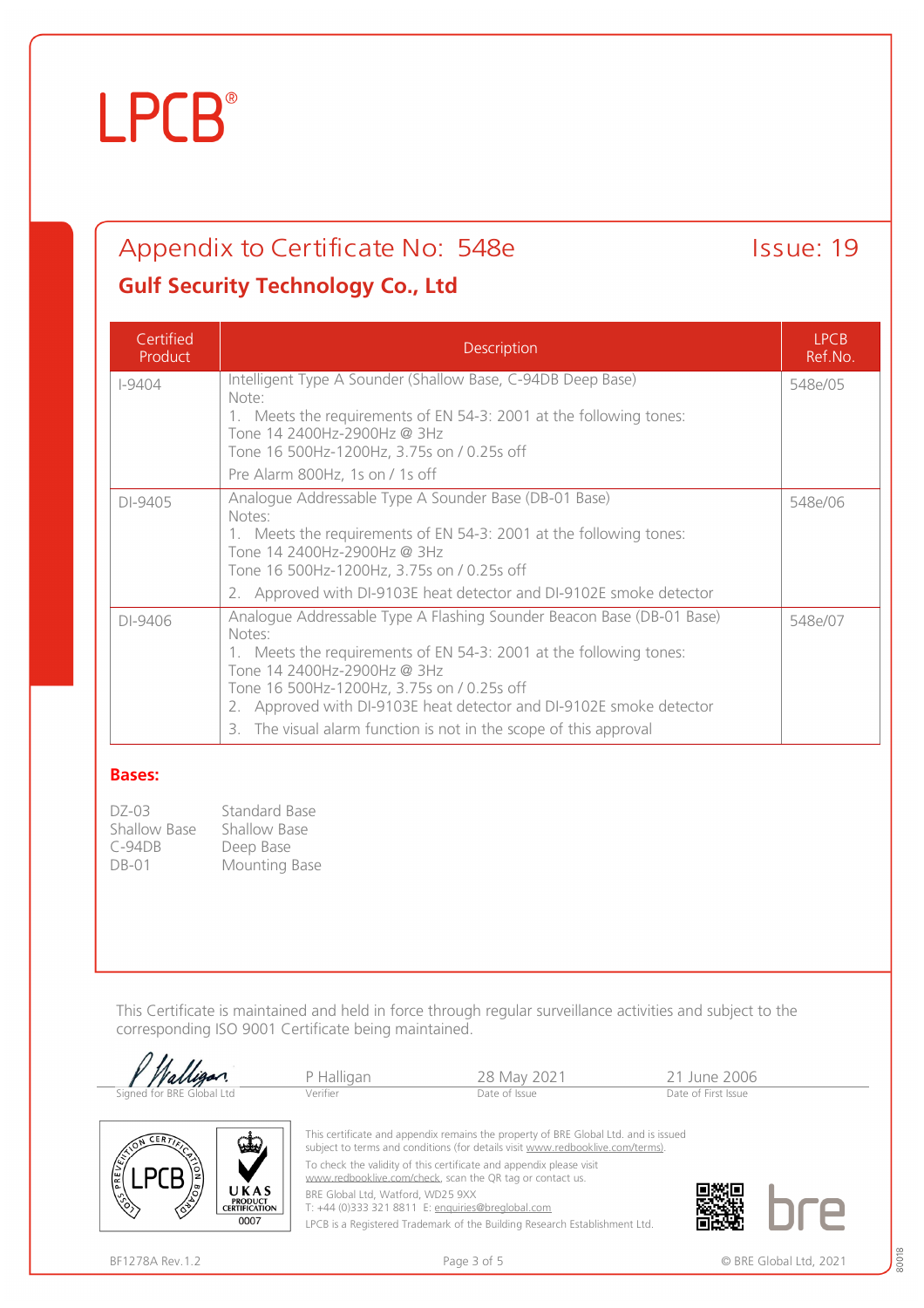# **LPCB**®

### Appendix to Certificate No: 548e Issue: 19 **Gulf Security Technology Co., Ltd**

### **Alternative Model No./Label**

| <b>LPCB</b><br>Ref No. | Model No.  | Alternative Model<br>No./Label | Cross-listed company                             | Cross-Listed Co<br>Cert./ Ref No. |
|------------------------|------------|--------------------------------|--------------------------------------------------|-----------------------------------|
| 548e/01                | $C - 9403$ | FX9403                         | <b>FIREX Protection System</b><br>Technology Ltd | 548e-(cl-3)                       |
| 548e/01                | $C-9403$   | SEC-9403                       | SS Fire & Security SDN BHD                       | 548e-(cl-7)                       |
| 548e/02                | $1 - 9403$ | <b>FX9403I</b>                 | <b>FIREX Protection System</b><br>Technology Ltd | 548e-(cl-3)                       |
| 548e/02                | $I-9403$   | SEA-9403                       | SS Fire & Security SDN BHD                       | 548e-(cl-7)                       |
| 548e/03                | $1 - 9406$ | <b>FX9406L</b>                 | <b>FIREX Protection System</b><br>Technology Ltd | 548e-(cl-3)                       |
| 548e/04                | $C - 9404$ | FX9404                         | <b>FIREX Protection System</b><br>Technology Ltd | 548e-(cl-3)                       |
| 548e/04                | $C - 9404$ | <b>SEC-9404</b>                | SS Fire & Security SDN BHD                       | 548e-(cl-7)                       |
| 548e/05                | $I-9404$   | FX9404I                        | <b>FIREX Protection System</b><br>Technology Ltd | 548e-(cl-3)                       |
| 548e/05                | $1 - 9404$ | SEA-9404                       | SS Fire & Security SDN BHD                       | 548e-(cl-7)                       |
| 548e/06                | DI-9405    | SEA-9405                       | SS Fire & Security SDN BHD                       | 548e-(cl-7)                       |
| 548e/06                | DI-9405    | <b>FXI9405E</b>                | <b>FIREX Protection System</b><br>Technology Ltd | 548e-(cl-3)                       |
| 548e/07                | DI-9406    | SEA-9406                       | SS Fire & Security SDN BHD                       | 548e-(cl-7)                       |
| 548e/07                | DI-9406    | <b>FXI9406E</b>                | FIREX Protection System<br>Technology Ltd        | 548e-(cl-3)                       |

This Certificate is maintained and held in force through regular surveillance activities and subject to the corresponding ISO 9001 Certificate being maintained.

| Walligan.                 | P Halligan | 28 May 2021                                                                                                                                                          | 21 June 2006        |  |
|---------------------------|------------|----------------------------------------------------------------------------------------------------------------------------------------------------------------------|---------------------|--|
| Signed for BRE Global Ltd | Verifier   | Date of Issue                                                                                                                                                        | Date of First Issue |  |
| ය                         |            | This certificate and appendix remains the property of BRE Global Ltd. and is issued<br>subject to terms and conditions (for details visit www.redbooklive.com/terms) |                     |  |



subject to terms and conditions (for details visit [www.redbooklive.com/terms\)](http://www.redbooklive.com/terms)). To check the validity of this certificate and appendix please visit

[www.redbooklive.com/check](http://www.redbooklive.com/check), scan the QR tag or contact us.

BRE Global Ltd, Watford, WD25 9XX

T: +44 (0)333 321 8811 E: [enquiries@breglobal.com](mailto:enquiries@breglobal.com)

LPCB is a Registered Trademark of the Building Research Establishment Ltd.

80018